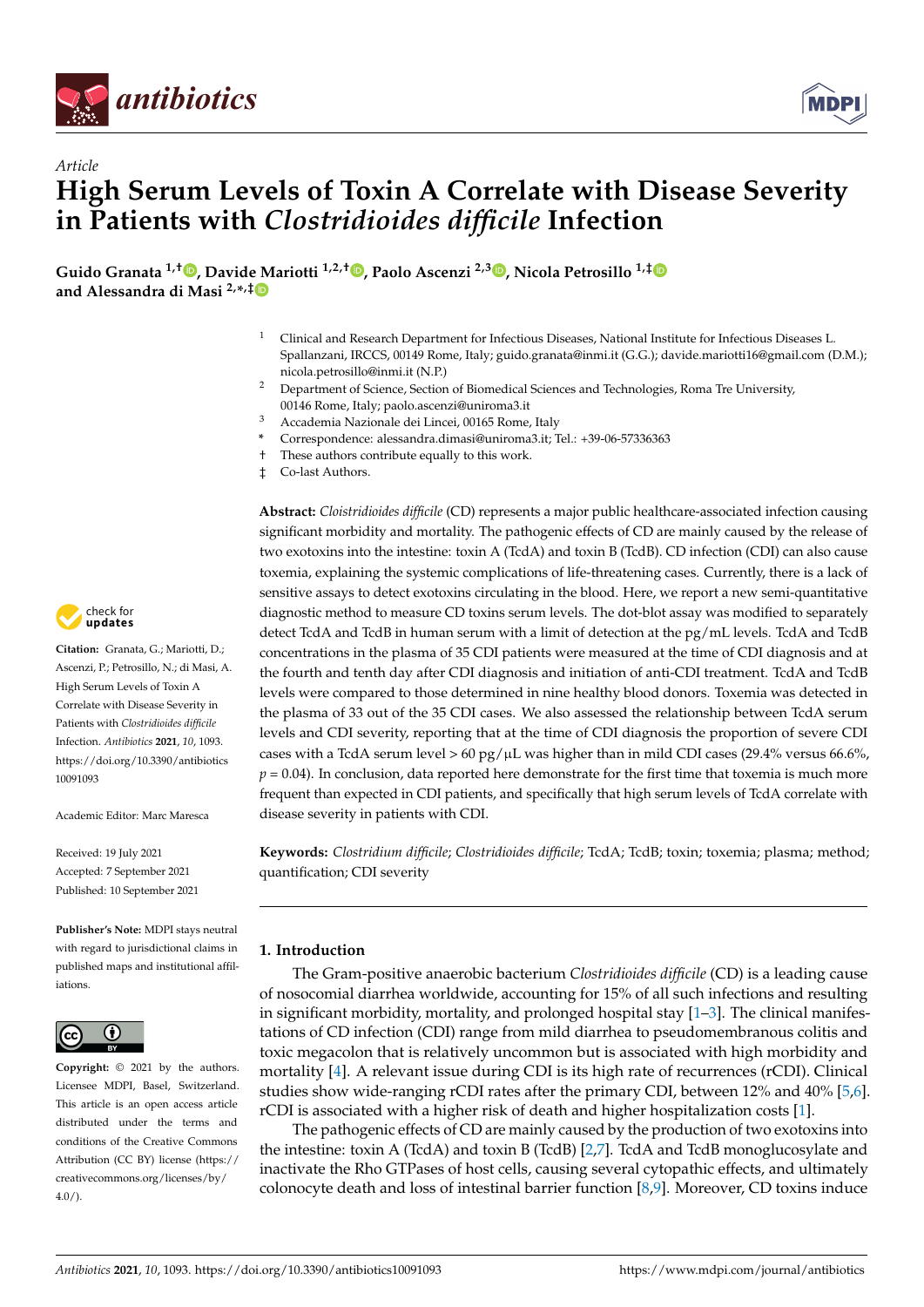an inflammatory response through the recruitment of neutrophils and mastocytes and the consequent release of cytokines [\[10\]](#page-9-3).  $\mathcal{L}$  to  $\mathcal{L}$  to  $\mathcal{L}$  to  $\mathcal{L}$  the bloodstream of CDI patients, thus causing the master just the bloods of  $\alpha$  the helings  $\{10\}$ 

effects, and ultimately colonocyte death and loss of intestinal barrier function [8,9].

CD toxins can reach the bloodstream of CDI patients, thus causing toxemia, which  $\overline{CD}$ the systemic complications of life-threatening cases [\[9,](#page-9-2)[11\]](#page-9-4). To date, only three may explain the systemic complications of life-threatening cases [9,11]. To date, only three toxemia-positive cases (two adults and one child) have been reported in humans [\[12,](#page-9-5)[13\]](#page-9-6). As the currently available tests for the detection of free toxins are in development and have low sensitivity [\[3](#page-8-1)[,14](#page-9-7)[,15\]](#page-9-8), CDI-induced toxemia goes undetected in common clinical practice [\[9](#page-9-2)[,11](#page-9-4)[,15\]](#page-9-8). Therefore, the lack of a sensitive detection method to determine CD toxin I evels in the blood or other body fluids makes it difficult to investigate the relationship between toxemia and systemic clinical manifestations of CDI  $[12]$ .

Here, we performed a pilot study in which we report and validate a new diagnostic tool to measure serum levels of CD toxins and to define the relationship between the toxemia level and the degree of clinical severity in CDI patients. Setting up this sensitive method allowed us to also highlight that toxemia is much more frequent than expected in CDI patients, and specifically that high serum levels of TcdA correlate with disease severity in patients with CDI.

## **2. Results** *2.1. Method Set-Up*

#### *2.1. Method Set-Up*  $W$  the aim of determining the levels of  $T$  and  $T$  and  $T$  and  $T$

With the aim of determining the levels of TcdA and TcdB in the serum of CDI patients, several preliminary tests were performed to set up all the parameters necessary to obtain the most sensitive results. In the beginning, a wide range of TcdA and TcdB concentrations were tested (i.e., 2000 pg/ $\mu$ L, 200 pg/ $\mu$ L, 20 pg/ $\mu$ L, 2 pg/ $\mu$ L, 0.2 pg/ $\mu$ L, 0.02 pg/ $\mu$ L, 0.002 pg/ $\mu$ L, 0.0002 pg/ $\mu$ L, and 0.00002 pg/ $\mu$ L (data not shown). Given the different sensitivities of the two primary anti-TcdA and anti-TcdB antibodies used, the scales of the sensitivities of the single to the single to the single sensitivities of the single sensitivities of 200, and the single sensitivi standard curves were adapted to the single toxin, reaching the optimal conditions of 200,<br>500, 1000, 1500, and 2000 pg/HL for TcdA, and 2, 5, 10, 20, 50, and 100 pg/HL for TcdB, and 100 pg/HL 500, 1000, 1500, and 2000 pg/ $\mu$ L for TcdA, and 2, 5, 10, 20, 50, and 100 pg/ $\mu$ L for TcdB (Figure [1\)](#page-1-0). Toxin concentrations below which it was not possible to obtain a quantifiable signal and above which the signal was saturated were excluded.

<span id="page-1-0"></span>

**Figure 1.** Representative images and the standard curve of (**A**) TcdA and (**B**) TcdB dot plots necessary for determining the concentration of the toxins in the blood of CDI patients. Toxin concentrations are reported as the mean value of triplicate dots  $\pm$  standard deviation (SD) normalized to control (i.e., 0 pg/mL); a.d.u., arbitrary densitometric unit.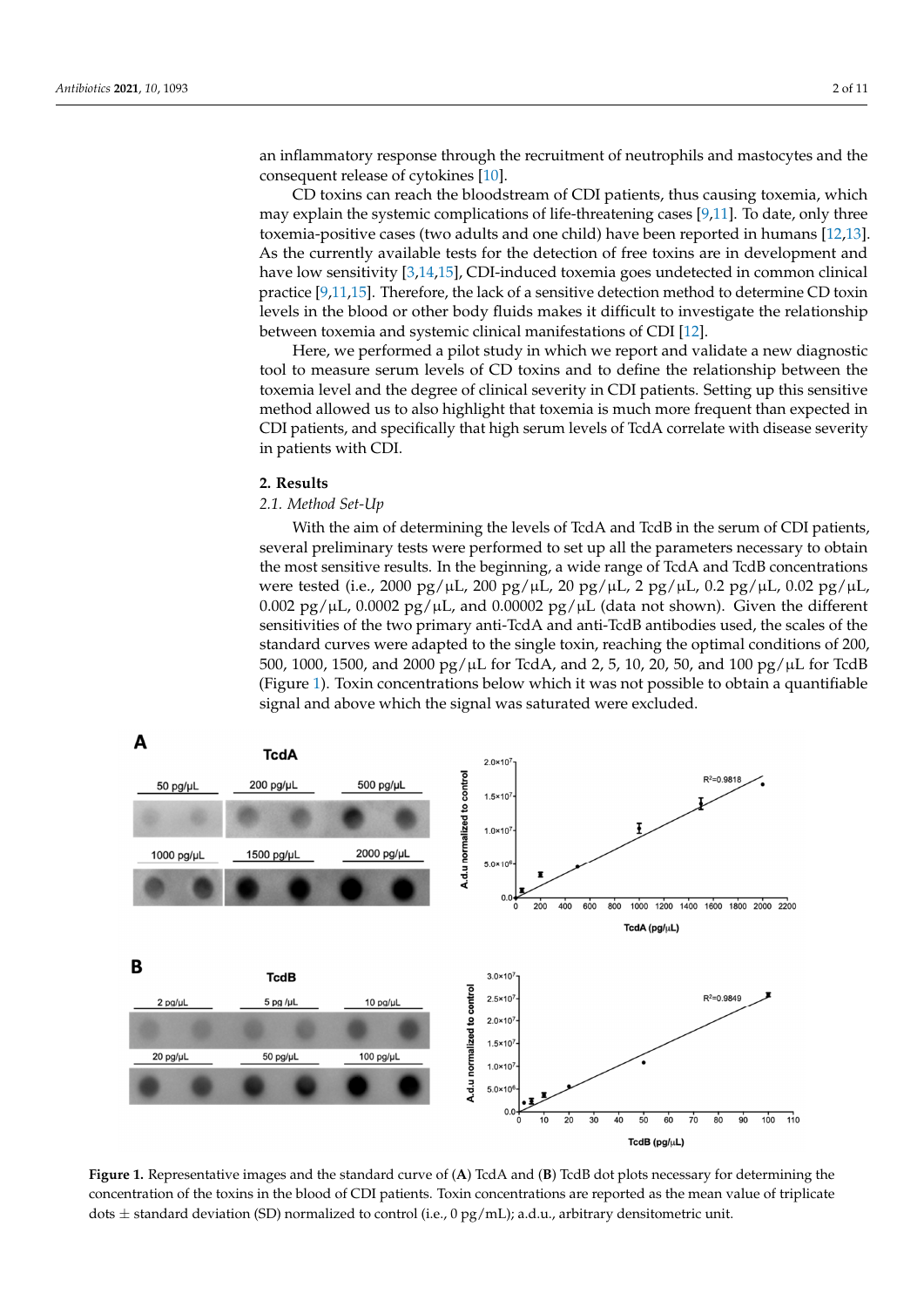Besides the definition of the optimal TcdA and TcdB concentrations required to set up the standard curve, we also verified that the resuspension of *C. difficile* toxins in PBS prior to the dot-blot caused the complete loss of the signal. Toxin resuspension in TBS allowed for the restoration of the required sensitivity (Supplementary Materials: Figure S1). Indeed, as Tris-HCl allows lipids to be resuspended [\[16,](#page-9-9)[17\]](#page-9-10), the results obtained demonstrated that the choice of the buffer is critical to allow the solubilization of the serum lipid fraction (e.g., albumin, lipoproteins, and chylomicrons) present in the samples.

We also demonstrated the absence of antibody cross-reactivity events, supporting the specificity of the assay for the detection of TcdA and TcdB (Figure S2).

#### *2.2. Clinical Features of CDI Patients*

The demographic and epidemiological data, comorbidities, clinical characteristics, and outcome of the 35 CDI patients enrolled in this study are reported in Table S1. Among them, 18 (51.4%) patients were female. The mean age of the 35 CDI patients was 60 years, ranging between 19 and 86 years. The mean age-adjusted Charlson co-morbidity index (CCI) at admission was 3.6, ranging between 0 and 8. Among the 35 CDI patients, 30/35 (85.7%) cases had a primary CDI and 5/35 (14.3%) had an rCDI. Regarding CDI severity, 17/35 (48.6%) and 18/35 (51.4%) cases had mild and severe CDI, respectively.

At admission, 25/35 (71.4%) patients reported at least one comorbidity, including cardiovascular disease, chronic obstructive pulmonary disease (COPD), diabetes, and immunodeficiency in 13/35 (37.1%), 9/35 (25.7%), 7/35 (20.0%), and 7/35 (20.0%), respectively. Regarding patient outcomes, 34/35 (97.1%) CDI cases were discharged without complications; one patient (2.8%) died in the hospital. Therefore, 34 patients were followed up for 30 days from the hospital discharge. Of these 34 patients, 28/34 (82.4%) fully recovered at home, presenting no subsequent rCDI. Five patients (14.7%) developed rCDI and were readmitted to the hospital. One other patient (2.9%) was readmitted to the hospital for reasons other than CDI and died during the hospital stay (Table S1).

#### *2.3. TcdA and TcdB Serum Levels and CDI Severity*

The definitions of CDI, microbiological evidence of CD, CDI recurrence, mild CDI, severe CDI, and complicated CDI are reported in Table S2. The mean laboratory findings, total toxemia, and TcdA and TcdB serum levels at CDI diagnosis (T0), as well as at 4 (T4) and 10 days (T10) after CDI diagnosis of the 35 CDI patients included in this study are reported in Table [1.](#page-2-0)

<span id="page-2-0"></span>**Table 1.** Mean laboratory findings and mean toxemia at CDI diagnosis (T0), and at 4 (T4) and 10 days (T10) after CDI diagnosis of the 35 CDI patients included in the study. SD: standard deviation.

| <b>Laboratory Findings</b>                                                                | T0                 | T4                | T10               |
|-------------------------------------------------------------------------------------------|--------------------|-------------------|-------------------|
| Total white blood cells peripheral count $(10^3 \text{ cells}/\mu\text{L} \pm \text{SD})$ | $11.04 \pm 5.99$   | $7.03 + 2.59$     | $6.33 \pm 2.64$   |
| Neutrophils peripheral count ( $10^3$ cells/ $\mu$ L $\pm$ SD)                            | $8.18 \pm 5.45$    | $4.41 \pm 2.25$   | $4.11 \pm 2.46$   |
| Blood creatinine value (mg/dL $\pm$ SD)                                                   | $1.0 \pm 0.6$      | $0.8 + 0.3$       | $0.8 + 0.2$       |
| Blood albumin value $(g/dL \pm SD)$                                                       | $3.3 + 0.5$        | $3.4 + 0.6$       | $3.6 + 0.7$       |
| Total toxemia (TcdA + TcdB, $pg/µL \pm SD$ )                                              | $99.24 \pm 103.24$ | $89.74 + 78.18$   | $57.70 \pm 72.70$ |
| TcdA $\frac{pg}{\mu L}$ ± SD)                                                             | $92.28 \pm 96.08$  | $83.75 \pm 74.81$ | $49.96 \pm 70.96$ |
| TcdB (pg/ $\mu L \pm SD$ )                                                                | $6.96 \pm 25.71$   | $5.99 + 22.2$     | $7.74 + 22.6$     |

Serum levels of TcdA and TcdB in the 35 CDI patients serum enrolled in this study, as well as in the 9 healthy donors, were assessed using the standard curve set up for each CD toxin. Notably, neither TcdA nor TcdB was detected in the serum of the 9 healthy donors. Toxemia was detected at least at one time point in 33 out of the 35 CDI patients and was mainly referable to TcdA (Table S3). The mean total toxemia serum levels  $\pm$  standard deviation (SD) was  $99.24 \pm 103.24$  pg/ $\mu$ L,  $89.74 \pm 78.18$  pg/ $\mu$ L, and  $57.70 \pm 72.70$  pg/ $\mu$ L at T0, T4, and T10 (Table [1\)](#page-2-0), respectively. TcdA contributed significantly to toxemia, as the mean value of TcdA serum levels were  $92.28 \pm 96.08$  pg/ $\mu$ L,  $83.75 \pm 74.81$  pg/ $\mu$ L,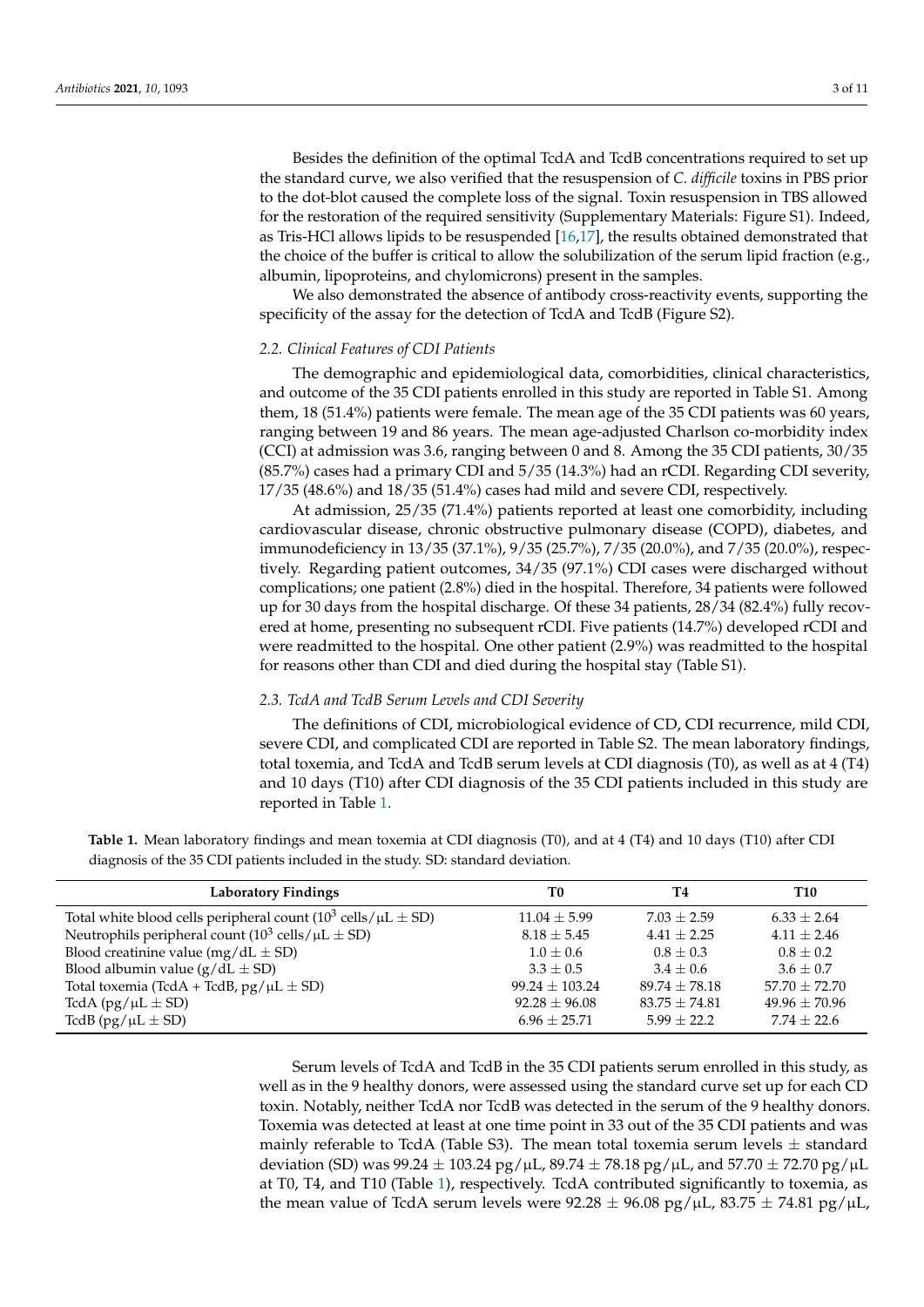and 49.96  $\pm$  70.96 pg/ $\mu$ L, at T0, T4, and T10, respectively. On the contrary, the mean value of TcdB serum levels was significantly lower compared to those of TcdA (i.e., 6.96  $\pm$  $25.71$  pg/ $\mu$ L,  $5.99 \pm 22.2$  pg/ $\mu$ L, and  $7.74 \pm 22.6$  pg/ $\mu$ L at T0, T4, and T10, respectively) and no significant variations were detected over time and with respect to CDI severity (Table [1](#page-2-0) and Table S3).

When the 35 CDI cases were grouped according to CDI severity, we found that at CDI diagnosis (i.e., T0), mild and severe CDI cases had a mean TcdA serum level of  $64.68 \pm 92.22$  pg/ $\mu$ L and  $116.81 \pm 95.19$  pg/ $\mu$ L, respectively, and a mean TcdB serum level of 5.95  $\pm$  16.31 pg/ $\mu$ L and 7.86  $\pm$  32.34 pg/ $\mu$ L, respectively (Table [2\)](#page-3-0). At T4, mild and severe CDI cases had a mean TcdA serum level of 51.76  $\pm$  58.48 pg/ $\mu$ L and 115.74  $\pm$ 77.14 pg/ $\mu$ L, respectively ( $p = 0.01$ ), and a mean TcdB serum level of 4.21  $\pm$  12.85 pg/ $\mu$ L and 7.76  $\pm$  29.07 pg/ $\mu$ L, respectively. At T10, mild and severe CDI cases had a mean TcdA serum level of 30.80  $\pm$  52.92 pg/ $\mu$ L and 66.73  $\pm$  81.65 pg/ $\mu$ L and a mean TcdB serum level of 4.59  $\pm$  12.74 pg/ $\mu$ L and 10.50  $\pm$  28.79 pg/ $\mu$ L, respectively (Table [2\)](#page-3-0).

<span id="page-3-0"></span>**Table 2.** Clinical features, comorbidities, laboratory findings, and outcome of the 18 cases with mild CDI and the 17 cases with severe CDI before diagnosis, at T0, T4, and T10. RR: Risk ratio. CI: Confidence interval. SD: Standard deviation. CCI: Charlson Co-morbidity Index.

|                                                                                    | Mild CDI<br>$(N = 17)$ | <b>Severe CDI</b><br>$(N = 18)$ | <b>RR (95% CI)</b> | <b>Fisher's Test*</b> |
|------------------------------------------------------------------------------------|------------------------|---------------------------------|--------------------|-----------------------|
| Female gender                                                                      | 11 (64.7%)             | $7(38.8\%)$                     | $0.5(0.2-1.2)$     | $p = 0.1$             |
| Mean age (years)                                                                   | 55.7                   | 63.5                            |                    | $p = 0.2$             |
| Mean age-adjusted CCI at admission $\pm$ SD                                        | $2.4 \pm 2.3$          | $4.7 \pm 2.9$                   |                    | $p = 0.01$            |
| Comorbidities                                                                      |                        |                                 |                    |                       |
| No comorbidities                                                                   | $7(41.1\%)$            | $3(16.6\%)$                     | $1.7(0.9-3.2)$     | $p = 0.1$             |
| Cardiovascular disease                                                             | $4(23.5\%)$            | $9(50.0\%)$                     | $1.9(0.7-4.6)$     | $p = 0.1$             |
| Heart failure                                                                      | $1(5.9\%)$             | $3(16.6\%)$                     | $2.0(0.3-11.6)$    | $p = 0.3$             |
| <b>Diabetes</b>                                                                    | $2(11.7\%)$            | 5(27.7%)                        | $1.8(0.5-6.3)$     | $p = 0.4$             |
| Renal failure                                                                      | $0(0\%)$               | $3(16.6\%)$                     |                    | $p = 0.2$             |
| Inflammatory bowel disease                                                         | $1(5.8\%)$             | $1(5.5\%)$                      | $0.9(0.2 - 4.0)$   | $p=1$                 |
| Chronic liver failure                                                              | $1(5.8\%)$             | $1(5.5\%)$                      | $0.9(0.2 - 4.0)$   | $p=1$                 |
| Neurological disease                                                               | $0(0\%)$               | $4(22.2\%)$                     |                    | $p = 0.1$             |
| Vasculitis                                                                         | $0(0\%)$               | $2(11.1\%)$                     |                    | $p = 0.4$             |
| <b>COPD</b>                                                                        | $6(35.3\%)$            | $3(16.6\%)$                     | $0.6(0.3-1.2)$     | $p = 0.2$             |
| Solid cancer                                                                       | $1(5.8\%)$             | $2(11.1\%)$                     | $1.5(0.2-7)$       | $p=1$                 |
| Blood cancer                                                                       | $1(5.8\%)$             | $2(11.1\%)$                     | $1.5(0.2 - 7.7)$   | $p=1$                 |
| Transplant, immunodeficiency, immunosuppression                                    | $1(5.8\%)$             | $6(33.3\%)$                     | $4(0.6-25.2)$      | $p = 0.08$            |
| Other bacteria infections at admission                                             | $6(35.3\%)$            | $7(38.8\%)$                     | $1.0(0.5-2.2)$     | $p=1$                 |
| Laboratory findings before CDI diagnosis                                           |                        |                                 |                    |                       |
| Basal Albumin ( $g/dL \pm SD$ )                                                    | $3.7 \pm 0.6$          | $3.5\pm0.6$                     |                    | $p = 0.5$             |
| Basal Creatinine (mg/dL $\pm$ SD)                                                  | $0.70\pm0.1$           | $0.8\pm0.3$                     |                    | $p = 0.2$             |
| Laboratory findings at CDI diagnosis (T0)                                          |                        |                                 |                    |                       |
| White blood cell peripheral count $(10^3 \text{ cells}/\mu\text{L} \pm \text{SD})$ | $8.81 \pm 3.52$        | $13.15 \pm 7.10$                |                    | $p = 0.02$            |
| Neutrophils peripheral count $(10^3 \text{ cells}/\mu\text{L} \pm \text{SD})$      | $5.70 \pm 3.14$        | $10.52 \pm 6.18$                |                    | $p = 0.007$           |
| Creatinine (mg/dL $\pm$ SD)                                                        | $0.8 \pm 0.3$          | $1.2 \pm 0.7$                   |                    | $p = 0.02$            |
| Albumin $(g/dL \pm SD)$                                                            | $3.5\pm0.5$            | $3.2\pm0.5$                     |                    | $p = 0.2$             |
| TcdA (pg/ $\mu L \pm SD$ )                                                         | $64.68 \pm 92.22$      | $116.81 \pm 95.19$              |                    | $p = 0.1$             |
| TcdB (pg/ $\mu$ L $\pm$ SD)                                                        | $5.95 \pm 16.31$       | $7.86 \pm 32.34$                |                    | $p = 0.8$             |
| TcdA + TcdB (pg/ $\mu$ L $\pm$ SD)                                                 | $70.63 \pm 71.65$      | $124.67 \pm 89.23$              |                    | $p = 0.1$             |
| $TcdA > 60$ pg/ $\mu$ L                                                            | $5(29.4\%)$            | $12(66.6\%)$                    | $2.0(1.0-4.2)$     | $p = 0.04$            |
| Laboratory findings at T4                                                          |                        |                                 |                    |                       |
| White blood cell peripheral count $(10^3 \text{ cells}/\mu\text{L} \pm \text{SD})$ | $6.95 \pm 2.38$        | $7.09 \pm 2.84$                 |                    | $p = 0.8$             |
| Neutrophils peripheral count $(10^3 \text{ cells}/\mu\text{L} \pm \text{SD})$      | $4.25 \pm 2.18$        | $4.56 \pm 2.37$                 |                    | $p = 0.6$             |
| Creatinine (mg/dL $\pm$ SD)                                                        | $0.7\pm0.2$            | $0.9\pm0.3$                     |                    | $p = 0.1$             |
| Albumin $(g/dL \pm SD)$                                                            | $3.6\pm0.5$            | $3.2 \pm 0.6$                   |                    | $p = 0.09$            |
| TcdA (pg/ $\mu L \pm SD$ )                                                         | $51.76 \pm 58.48$      | $115.74 \pm 77.14$              |                    | $p = 0.01$            |
| TcdB (pg/ $\mu$ L $\pm$ SD)                                                        | $4.21 \pm 12.85$       | $7.76 \pm 29.07$                |                    | $p = 0.7$             |
| TcdA + TcdB (pg/ $\mu$ L $\pm$ SD)                                                 | $55.98 \pm 48.17$      | $123.51 \pm 79.36$              |                    | $p = 0.01$            |
| $TcdA > 60 \text{ pg/µL}$                                                          | $5(29.4\%)$            | 12 $(66.6\%)$                   | $2.4(1.08-5.3)$    | $p = 0.03$            |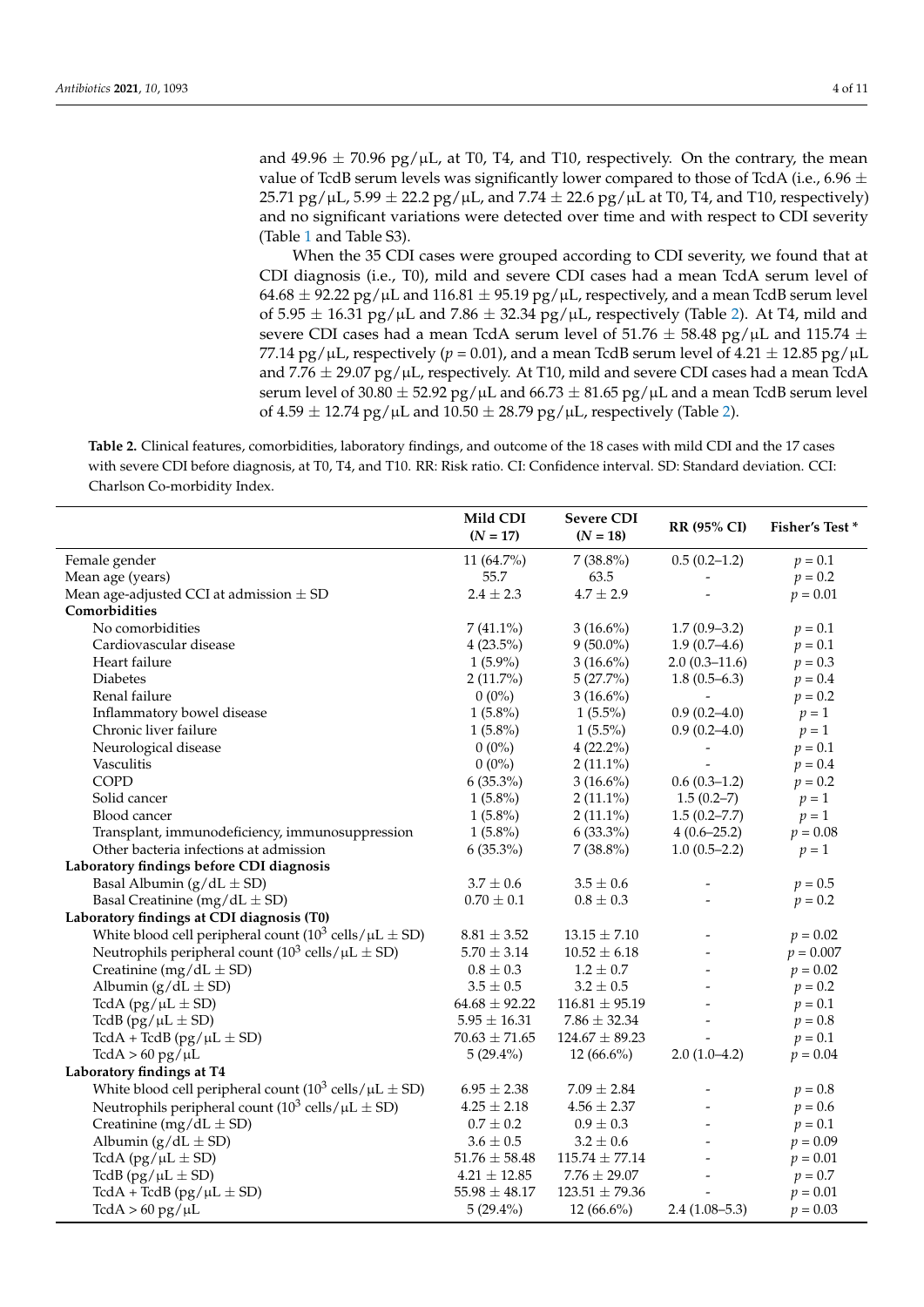|                                                                                    | Mild CDI<br>$(N = 17)$ | <b>Severe CDI</b><br>$(N = 18)$ | <b>RR (95% CI)</b>       | <b>Fisher's Test *</b> |
|------------------------------------------------------------------------------------|------------------------|---------------------------------|--------------------------|------------------------|
| Laboratory findings at T10                                                         |                        |                                 |                          |                        |
| White blood cell peripheral count $(10^3 \text{ cells}/\mu\text{L} \pm \text{SD})$ | $6.14 \pm 1.81$        | $6.49 \pm 3.36$                 |                          | $p = 0.7$              |
| Neutrophils peripheral count $(10^3 \text{ cells}/\mu\text{L} \pm \text{SD})$      | $4.06 \pm 1.66$        | $4.15 \pm 3.05$                 |                          | $p = 0.9$              |
| Creatinine (mg/dL $\pm$ SD)                                                        | $0.7 + 0.2$            | $0.8 \pm 0.2$                   |                          | $p = 0.2$              |
| Albumin $(g/dL \pm SD)$                                                            | $3.7 + 0.7$            | $3.5 \pm 0.7$                   |                          | $p = 0.4$              |
| TcdA $(pg/\mu L \pm SD)$                                                           | $30.80 \pm 52.92$      | $66.73 \pm 81.65$               |                          | $p = 0.1$              |
| TcdB (pg/ $\mu L \pm SD$ )                                                         | $4.59 \pm 12.74$       | $10.50 \pm 28.79$               |                          | $p = 0.4$              |
| TcdA + TcdB ( $pg/µL \pm SD$ )                                                     | $35.39 \pm 40.06$      | $77.23 \pm 66.65$               | $\overline{\phantom{a}}$ | $p = 0.1$              |
| $TcdA > 60 \text{ pg/µL}$                                                          | $3(17.6\%)$            | $4(22.2\%)$                     | $1.1(0.4-2.9)$           | $p=1$                  |
| Patients outcome                                                                   |                        |                                 |                          |                        |
| Deceased                                                                           | $0(0\%)$               | $1(5.5\%)$                      | $0.5(0.3-0.7)$           | $p=1$                  |
| rCDI                                                                               | $3(17.6\%)$            | $2(11.1\%)$                     | $1.5(0.2 - 10.3)$        | $p=1$                  |

**Table 2.** *Cont.*

\* Paired *t*-test for non-categorical variables.

The limited number of patients enrolled in this pilot study and the high variability of CD toxins concentration among CDI patients serum may be responsible for the large SD values determined. To reduce this noise, we performed a separate analysis of TcdA plasma concentration over time in mild and severe CDI cases. As reported in Figure [2,](#page-4-0) TcdA levels significantly decreased at T10 compared to T0 ( $p = 0.0287$ ) and T4 ( $p = 0.0452$ ) in mild but not in severe CDI. This might suggest that the severity of the symptoms is correlated to the persistence of TcdA in patients' serum.

<span id="page-4-0"></span>

**Figure 2.** Changes of TcdA plasma levels in mild and severe CDI cases. TcdA levels significantly  $\overline{P}$ decreased at 10 days (T10) after CDI diagnosis in mild cases compared to levels measured at T0 and T4. Patients whose TcdA levels at T0 were  $0$  pg/ $\mu$ L were not included in these graphs. One ANOVA test, \* *p* < 0.05. way-ANOVA test, \* *p* < 0.05.

To assess the relationship between TcdA serum concentration and CDI severity, CDI i.e., serum TcdA  $\leq 60$  pg/ $\mu$ L and serum TcdA > 60 pg/ $\mu$ L (Table [2\)](#page-3-0). At T0 and T4, the proportion of severe CDI cases with a TcdA serum level >  $60 \text{ pg/}\mu\text{L}$  was higher than among  $\frac{1}{2}$  mild CDI cases (at T0: 29.4% versus 66.6%, *p* = 0.04; at T4: 29.4% versus 66.6%; RR: 1.1, 95% CI: 0.4–2.9;  $p = 0.01$ ) (Table [2\)](#page-3-0). The risk factors for TcdA serum levels > 60 pg/ $\mu$ L and for TcdB detectable levels (>4 pg/ $\mu$ L) at the CDI diagnosis are shown in Tables S4 and S5,  $\text{Perfively}$ has been undervalued for the toxemia-that such a low number of toxemia-that such a low number of toxemia-that such a low number of toxemia-that such a low number of toxemia-that such a low number of toxemia-that such a low cases were divided into two groups according to their TcdA serum levels. We set a cut-off, respectively.

#### positive cases is due to the lack of sensitive toxin detection methods and possibly to the **3. Discussion**

CD represents a major public healthcare-associated infection, causing significant morbidity, mortality, and economic burden [\[18\]](#page-9-11). Over the past two decades, CDI diagnostic detection (LOD) of 1–10 ng/mL for  $\mathcal{L}$  and 10–100 pg/mL for TcdA and (iii) the TcdB  $\mathcal{L}$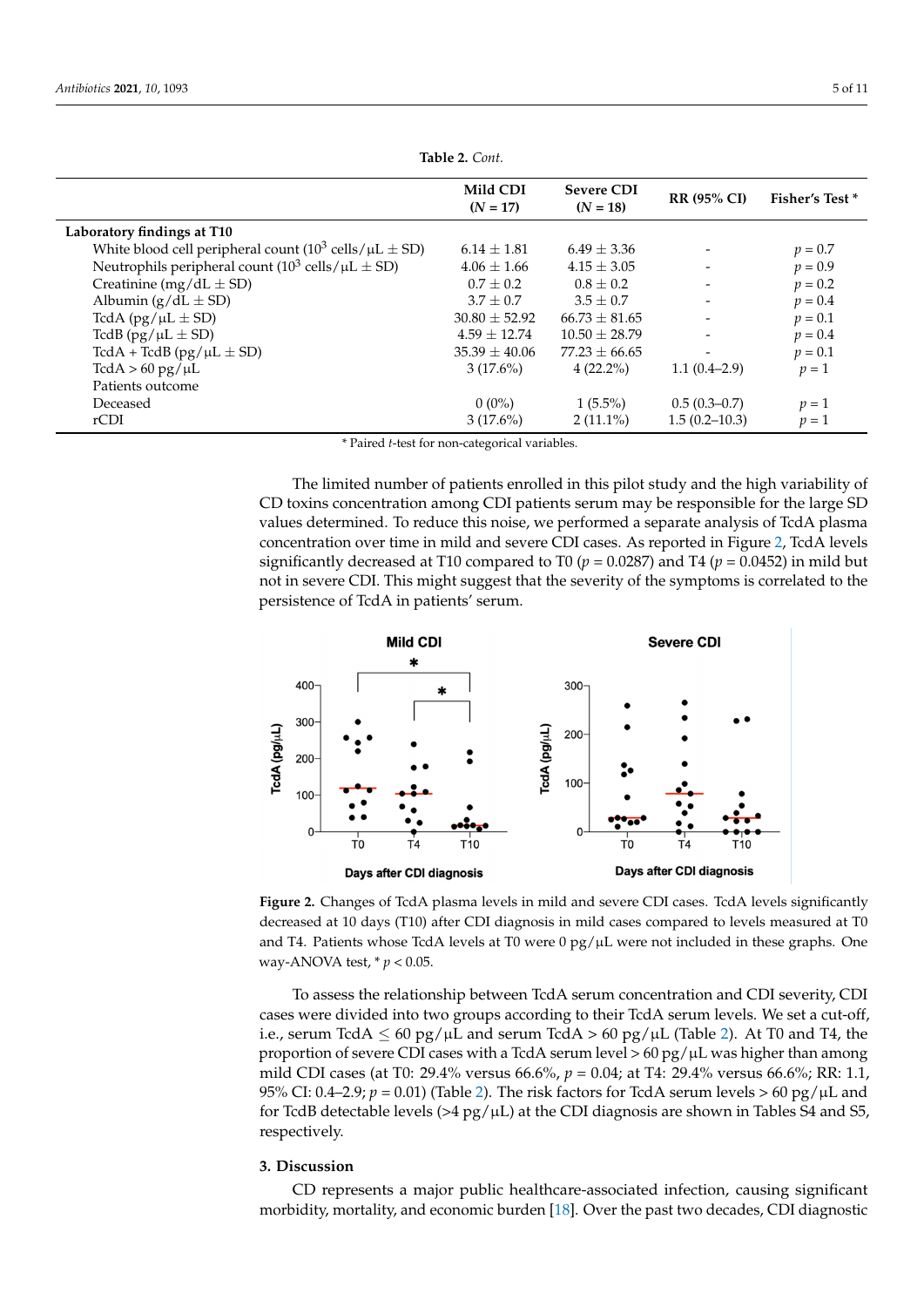techniques have changed in line with a greater understanding of CDI physiopathology [\[18\]](#page-9-11). However, currently, there is relevant under-diagnosis and misdiagnosis of CDI.

Until recently, the phenomenon of the extra-intestinal damage caused by CD toxins has been undervalued [\[13\]](#page-9-6). It has been hypothesized that such a low number of toxemiapositive cases is due to the lack of sensitive toxin detection methods and possibly to the presence in human serum of anti-toxin antibodies [\[13,](#page-9-6)[15\]](#page-9-8). To date, assays that allow detection of toxemia are (i) the tissue culture cytotoxicity assay, which displays a limit of detection (LOD) of 1–10 ng/mL for TcdA and 10–100 pg/mL for TcdB [\[12\]](#page-9-5) and (ii) the ultrasensitive immunocytotoxicity assay, characterized by a LOD of 0.1–1.0 pg/mL for TcdA (when used with enhancing antibody A1H3) and 10.0 pg/mL for TcdB [\[13,](#page-9-6)[19\]](#page-9-12). Very recently, an ultrasensitive single molecule array able to detect serum concentrations of TcdA and TcdB separately in the range of pg/mL was developed. However, this method was unable to detect TcdA or TcdB in a large panel of serum samples from CDI patients, including the severe forms [\[20\]](#page-9-13).

Although circulating neutralizing antibodies could reduce the sensitivity of CD toxins detection in human plasma [\[13](#page-9-6)[,15\]](#page-9-8), we set up a semi-quantitative method that allows to separately detect TcdA and TcdB plasma levels in the range of  $pg/µL$  in CDI patients. Results obtained indicated that TcdA contributed significantly to toxemia. Indeed, TcdA serum levels  $> 60 \text{ pg/µL}$  were measured in the plasma of severe CDI cases, and a statistically significant association between TcdA serum levels higher than 60 pg/ $\mu$ L and CDI severity was found, while no association was observed between TcdB toxemia and CDI severity. Remarkably, no detectable TcdB levels were found in the five rCDI patients. As previously reported, specific blockers present in the serum, such as antibodies or serum proteins, may be responsible for reducing the sensitivity of toxins detection in plasma [\[7,](#page-9-0)[9,](#page-9-2)[13,](#page-9-6)[15\]](#page-9-8). Therefore, it cannot be excluded that the complete elimination of these blockers from CDI patients' serum would further increase the sensitivity of our method.

Other plasma blockers such as serum proteins may cause reduced sensitivity of methods that aim at detecting CDI toxins in plasma. Albumin, which is the most abundant protein in human plasma, is able to bind both TcdA and TcdB with high affinity [\[21,](#page-9-14)[22\]](#page-9-15). Indeed, low albumin levels indicate a higher risk of acquiring and developing severe CDI and are associated with recurrent and fatal disease [\[22](#page-9-15)[,23\]](#page-9-16). Here, we report higher basal albumin levels in patients with TcdA levels  $> 60 \text{ pg/µL}$  at CDI onset (3.3 versus 3.9  $g/dL$ ,  $p = 0.02$ ). This indicates that the semi-quantitative method reported here allows for overcoming the limitations due to albumin. This was possible thanks to the use of a resuspension buffer containing Tris-HCl, which solubilizes lipophilic molecules (e.g., albumin, lipoproteins, and chylomicrons) typically present in serum [\[16,](#page-9-9)[17\]](#page-9-10). So, while CD toxins and CDI sera suspended in PBS were not detectable with our semi-quantitative dotblot method, toxins resuspension in the TBS buffer allowed us to overcome this limitation. Notably, both immunoglobulins and albumin are part of humoral immunity, which plays a crucial role in protecting individuals from severe and/or rCDI [\[9,](#page-9-2)[24–](#page-9-17)[27\]](#page-9-18).

To date, the role of TcdA in the pathogenesis of CDI is controversial. One paper suggests that CD mutants lacking TcdB, but expressing TcdA, do not cause colitis [\[19\]](#page-9-12), whereas two other papers highlighted a key role played by TcdA in the disease [\[7,](#page-9-0)[28\]](#page-9-19). These different findings possibly reflect differences in CD strains and in the experimental models of the studies [\[29\]](#page-9-20). A possible explanation for our findings is that TcdB tends to bind and concentrate more efficiently in the human gut cells than TcdA, leading to relatively higher TcdB intracellular concentrations and higher TcdA concentrations in the gut lumen. This agrees with histopathological analysis of cecal and colonic tissues collected from infected mice showing that TcdB is responsible for the majority of intestinal damage arising during infection, with TcdA causing more superficial and localized damage [\[24\]](#page-9-17). Therefore, the two CD toxins may exert different activities and subsequent pathological effects. Moreover, TcdB has been reported as a more potent enterotoxin than TcdA in human intestinal explants [\[30\]](#page-9-21). Therefore, our data highlighting the presence of TcdA in CDI patients serum may be an epiphenomenon of the increased endothelial gut permeability in severe CDI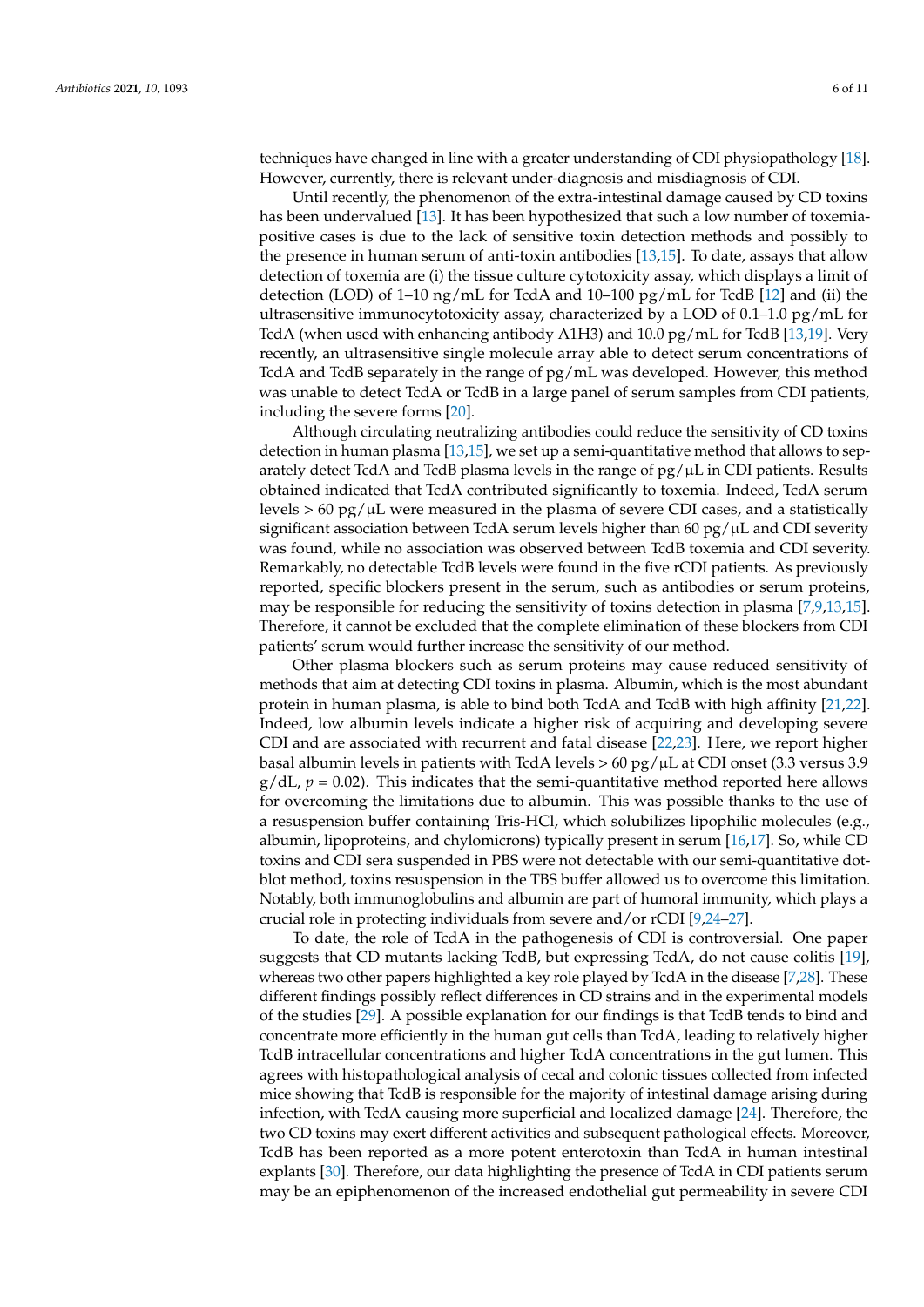patients. Notably, although higher levels of TcdA than TcdB were detected in the sera of CDI patients with a severe form of CDI, these do not specifically indicate that TcdA is the major toxin in CDI.

The CD binary toxin (CDT) is considered an important additional toxin that plays a role in CDI pathogenesis, as strains producing only CDT have been isolated from patients with colitis [\[31\]](#page-9-22). However, only a few strains of CD synthesize CDT in the absence of TcdA and TcdB, and the role of CDT in CDI is still unclear [\[9](#page-9-2)[,30](#page-9-21)[–33\]](#page-10-0). Although we did not quantify CDT plasma levels in the patients enrolled in the present study, we assessed via PCR the presence of the binary toxin encoding gene (i.e., *tcdC*) in the CD strains responsible for CDI. No significant association was found between the presence of the *tcdC* gene and CDI severity (Table S3).

Among the limitations of this study, the relatively low number of patients enrolled should be mentioned. However, it should be also noted that this was intended as a pilot study providing the means to evaluate the technical aspects of the new sensitive method we have set up while serving as a platform to generate preliminary data and foster investigator development. The possibility to determine CD toxin levels in serum will allow for better evaluation of the patient's prognosis and to address the clinical efforts towards the management of CDI. For the future, a larger study including a higher number of CDI patients with different levels of disease severity will be necessary to support our data which indicate that the presence of TcdA in the blood of CDI patients may be a more sensitive predictor of the disease severity than TcdB.

#### **4. Materials and Methods**

This study was performed at the Infection Disease Unit of the National Institute for Infectious Diseases "L. Spallanzani" (Rome, Italy) between January 2019 and August 2020. The study was approved by the Ethic Committee of the hospital (National Institute for Infectious Diseases "L. Spallanzani", IRCCS, Rome; Ethics Committee registry number: 22/2018). Informed consent was obtained from each enrolled patient.

#### *4.1. Study Design*

#### 4.1.1. Healthy Blood Donors Enrolment

Nine adult (>18 years old) healthy individuals were voluntarily included in the study as a control group. For each healthy control, a single blood collection and determination of CD serum toxins was performed. To exclude CD colonization, all the controls included in the study underwent CD screening using an enzyme immunoassay test on the same day as the blood collection and CD toxins' serum level determination. Rectal swabs were obtained when the healthy donors were not able to produce stool samples.

#### 4.1.2. CDI Patient Enrolment

Between January 2019 and August 2020, all the adult patients (age  $\geq$  18 years) admitted to our Infection Disease Unit with a diagnosis of CDI were prospectively enrolled in this study. CDI diagnosis was made in the presence of a clinical picture characterized by diarrhea or ileum or toxic megacolon and microbiological evidence of CDI (Table S5). Demographic, epidemiological, and clinical data (age and gender, date of hospital admission, patient comorbidities, CDI onset, and clinical characteristics, medications given for CDI, antimicrobial treatments before and after the diagnosis of CDI, laboratory findings, and patient outcome) were collected in clinical record forms (CRF) by trained healthcare personnel. All the CDI cases were followed up to thirty days after the end of the anti-CDI treatment for the CDI episode to assess for new onset of diarrhea, recurrence of CDI, and mortality. In the case of hospital discharge before the end of follow-up, patients were contacted by phone call.

In order to assess the relationship between CD toxin serum level and the severity and recurrence rate of CDI, for each CDI case, three determinations of serum toxins were performed: (i) T0, which corresponds to the time of CDI diagnosis, before the initiation of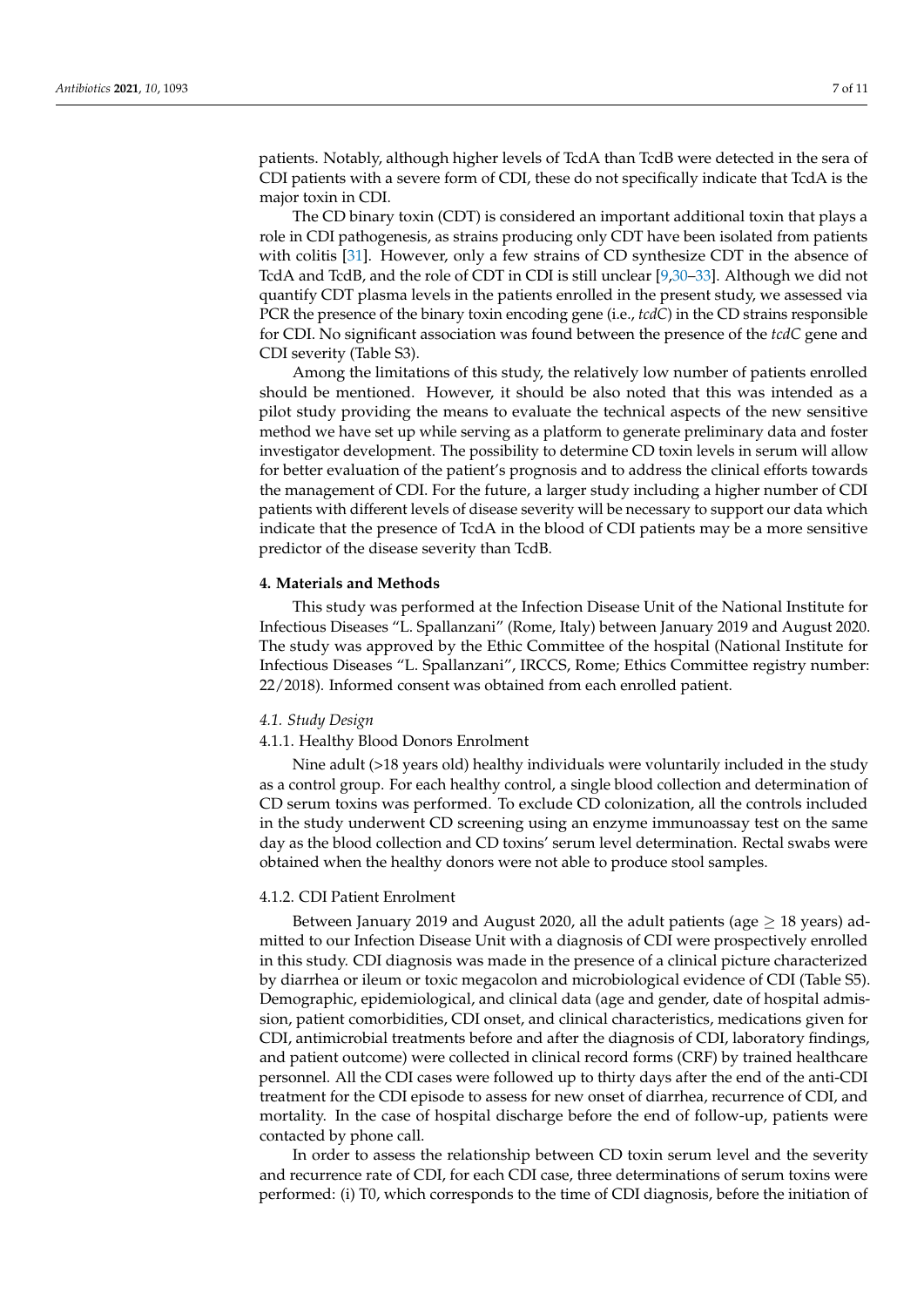the anti-CDI treatment; (ii) T4, which corresponds to the fourth day after CDI diagnosis and initiation of the anti-CDI treatment; and (iii) T10, which corresponds to the tenth day after CDI diagnosis and initiation of the anti-CDI treatment.

#### *4.2. Experimental Methodology*

#### 4.2.1. Preparation of Serum Samples from Healthy Controls and CDI Patients

Blood samples were collected from healthy controls and CDI patients. CDI patients were diagnosed by enzyme immunoassay. The isolation of the plasma component from serum was performed by centrifuging samples at 700× *g* for 5 min. Samples were immediately stored at −20 ◦C until dot-blot analysis.

#### 4.2.2. Reagents and Antibodies

All the reagents were purchased from Merck KGaA (Darmstadt, Germany). Recombinant TcdA (BML-G140) and TcdB (BML-G150) were obtained from Enzo Life Sciences (Farmingdale, NY, USA). Toxins were reconstituted in 250  $\mu$ L of distilled H<sub>2</sub>O to reach a final concentration of 200 ng/ $\mu$ L.

#### 4.2.3. Dot-Blot Analysis

#### Standard Reference

The sensitivity of the method has been assessed using toxemia-negative spiked commercial human serum (Merck KGaA, Darmstadt, Germany). Serial dilutions of TcdA and TcdB were obtained by diluting the 200 ng/mL working solution of each toxin in a mixture composed of 1 µL commercial human serum and 49 µL TBS (100 mM NaCl, 10 mM Tris-HCl pH 7.5, 1 mM EDTA). The following final concentrations, determined specifically for each toxin depending on the sensitivity of the primary anti-TcdA and anti-TcdB antibody, were used to set up the standard curve: 200, 500, 1000, 1500, and 2000 pg/ $\mu$ L for TcdA, and 2, 5, 10, 20, 50, and 100  $pg/\mu L$  for TcdB. Fifty microliters of each toxin dilution were spotted in triplicate onto a polyvinildiene difluoride (PVDF) membrane. The membrane was then placed into the BioDotTM Microfiltration apparatus (Bio-Rad, Hercules, CA, USA) and subjected to moderate suction for 5 s by vacuum pumping (HydroTechTM Vacuum Pump; Bio-Rad, Hercules, CA, USA). Following aspiration, the membrane was blocked in 5% non-fat dry milk dissolved in TBS/0.1% Tween-20 (TTBS) (*w*/*v*) for 1 h at room temperature (RT). The membrane was hybridized overnight at 4 ◦C with the anti-*Clostridioides difficile* TcdA (MCA2597; Bio-Rad, Hercules, CA, USA) or the anti-*Clostridioides difficile* TcdB (MCA4737; Bio-Rad, Hercules, CA, USA) primary antibodies diluted 1:20 in 5% non-fat dry milk dissolved in TTBS (*w*/*v*). After membrane washing, filters were incubated for 1 h at RT with the horseradish peroxidase-conjugated goat anti-mouse secondary antibody (#1706516; Bio-Rad, Hercules, CA, USA) diluted 1:1000 in PBS/0.01% Tween-20 (*v*/*v*). After membrane washing, dot signals were visualized using the Clarity™ Western ECL substrate (Bio-Rad, Hercules, CA, USA). Images were acquired using the ChemiDoc<sup>™</sup> Imaging system (Bio-Rad, Hercules, CA, USA). Toxin levels were quantified using the Image Lab software (version 2.1.0.35.deb, Bio-Rad, Hercules, CA, USA).

#### Determination of Toxins Concentration in Serum Samples Derived from CDI Patients and Healthy Controls

One microliter of human sera derived from the 9 healthy donors and the 35 CDI patients was diluted in 49  $\mu$ L TBS (dilution 1:50). The 50  $\mu$ L solution was spotted in triplicate onto a PVDF membrane, then placed into the BioDotTM Microfiltration apparatus. The next experimental procedure was the same as reported in Section Standard Reference.

#### *4.3. Data Analysis*

Toxin concentrations are reported as the mean value of triplicate dots  $\pm$  SD. Quantitative variables were tested for normal distribution and compared by means of paired Student's *t*-test. Comparisons between CD toxin concentrations in mild and severe CDI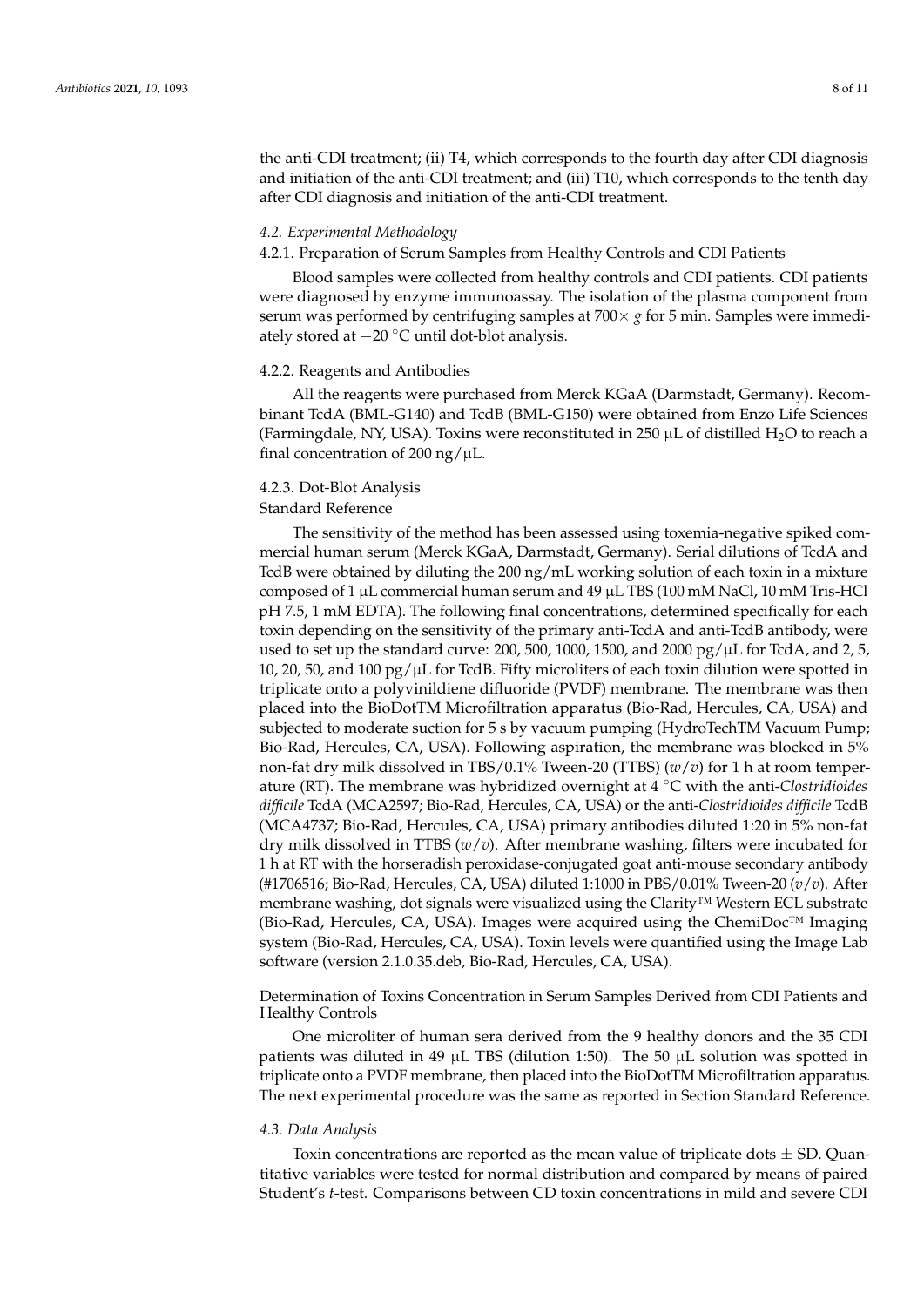cases were performed by One way-ANOVA test. Qualitative differences between groups were assessed by use of Fisher's exact test. The precision of the risk ratio was determined by calculating a 95% confidence interval. The relationship between categorical variables and CDI severity was assessed by Pearson Chi-Square analysis. The risk ratio and 95% confidence interval were calculated. Statistical analysis was performed using the software programs GraphPad InStat 3.1 Software Inc. (San Diego, CA, USA) and IBM SPSS Statistics for Windows version 24.0 (IBM Corp. Released 2016; Armonk, NY, USA). Results were considered significant when  $p$  values were  $\leq 0.05$ .

#### **5. Conclusions**

In conclusion, setting up this sensitive method allowed us to highlight that toxemia is much more frequent than expected in CDI patients, and more specifically, that high serum levels of TcdA correlate with disease severity in patients with CDI.

**Supplementary Materials:** The following are available online at [https://www.mdpi.com/article/10](https://www.mdpi.com/article/10.3390/antibiotics10091093/s1) [.3390/antibiotics10091093/s1,](https://www.mdpi.com/article/10.3390/antibiotics10091093/s1) Figure S1: Representative images of dot-blot experiment using the commercial TcdA and TcdB resuspended in either PBS or TBS. Figure S2: Cross-reactivity experiments to evaluate the specificity of the dot-blot assay. Table S1: Demographic and epidemiological data, comorbidities, clinical characteristics, and outcome of the 35 CDI cases included in the study. Table S2: Definitions of CDI, microbiological evidence of CDI, CDI recurrence, mild CDI, and severe CDI adopted in the study. Table S3: TcdA and TcdB plasma levels determined in the 35 CDI patients. Table S4: Risk factors for a high level of TcdA toxemia (TcdA  $>$  3 ng/mL) at the CDI onset. Table S5: Risk factors for a detectable level of TcdB toxemia (TcdB  $> 0.2$  ng/mL) at the CDI onset.

**Author Contributions:** Conceptualization, A.d.M. and N.P.; design of the methodology, A.d.M., D.M., P.A. and G.G.; performed investigation, A.d.M., D.M. and G.G.; performed formal analysis, A.d.M., D.M. and G.G.; resources, A.d.M. and N.P.; project administration, A.d.M. and N.P.; funding acquisition, A.d.M.; drafted manuscript, A.d.M. and G.G. All authors have read and agreed to the published version of the manuscript.

**Funding:** This work was supported by a grant to A.d.M. from Merck Sharp & Dohme Corp in the framework of Merck Trial Research Program. The results reported in this paper come from the authors and do not necessarily represent those of Merck Sharp & Dohme Corp. This study was also supported by grants from Ateneo Roma Tre to A.d.M. The Grant of Excellence Departments, MIUR (ARTICOLO 1, COMMI 314–337 LEGGE 232/2016) to Department of Science, University Roma Tre is also gratefully acknowledged.

**Institutional Review Board Statement:** The study was conducted according to the guidelines of the Declaration of Helsinki and approved by the Ethics Committee of the National Institute for Infectious Diseases "L. Spallanzani", IRCCS, Rome; Ethics Committee registry number: 22/2018.

**Informed Consent Statement:** Informed consent was obtained from all subjects involved in the study.

**Data Availability Statement:** The data presented in this study are available on request from the corresponding author. The data are not publicly available due to privacy and ethical restrictions.

**Conflicts of Interest:** N.P. received an honorary fee as a speaker from MSD, Pfizer, Shionogi, Becton & Dickinson, Johnson & Johnson. G.G., A.d.M., D.M. and P.A. declare no conflict of interest.

#### **References**

- <span id="page-8-0"></span>1. Evans, C.T.; Safdar, N. Current trends in the epidemiology and outcomes of *Clostridium difficile* infection. *Clin. Inf. Dis.* **2015**, *60*, S66–S71. [\[CrossRef\]](http://doi.org/10.1093/cid/civ140)
- <span id="page-8-5"></span>2. Leffler, D.A.; Lamont, J.T. *Clostridium difficile* infection. *N. Engl. J. Med.* **2015**, *373*, 287–288. [\[CrossRef\]](http://doi.org/10.1056/NEJMra1403772) [\[PubMed\]](http://www.ncbi.nlm.nih.gov/pubmed/26176396)
- <span id="page-8-1"></span>3. Guery, B.; Galperine, T.; Barbut, F. *Clostridioides difficile*: Diagnosis and treatments. *BMJ* **2019**, *366*, l4609. [\[CrossRef\]](http://doi.org/10.1136/bmj.l4609) [\[PubMed\]](http://www.ncbi.nlm.nih.gov/pubmed/31431428)
- <span id="page-8-2"></span>4. Shellito, A.D.; Russell, M.M. Diverting loop ileostomy for *Clostridium Difficile* colitis: A systematic review and meta-analysis. *Am. Surg.* **2020**, *86*, 1269–1276. [\[CrossRef\]](http://doi.org/10.1177/0003134820964213) [\[PubMed\]](http://www.ncbi.nlm.nih.gov/pubmed/33284670)
- <span id="page-8-3"></span>5. Abou Chakra, C.N.; Pépin, J.; Sirard, S.; Valiquette, L. Risk factors for recurrence, complications and mortality in *Clostridium difficile* infection: A systematic review. *PLoS ONE* **2014**, *9*, e98400. [\[CrossRef\]](http://doi.org/10.1371/journal.pone.0098400) [\[PubMed\]](http://www.ncbi.nlm.nih.gov/pubmed/24897375)
- <span id="page-8-4"></span>6. Sheitoyan-Pesant, C.; Abou Chakra, C.N.; Pepin, J.; Marcil-Heguy, A.; Nault, V.; Valiquette, L. Clinical and healthcare burden of multiple recurrences of *Clostridium difficile* infection. *Clin. Infect. Dis.* **2016**, *62*, 574–580. [\[CrossRef\]](http://doi.org/10.1093/cid/civ958)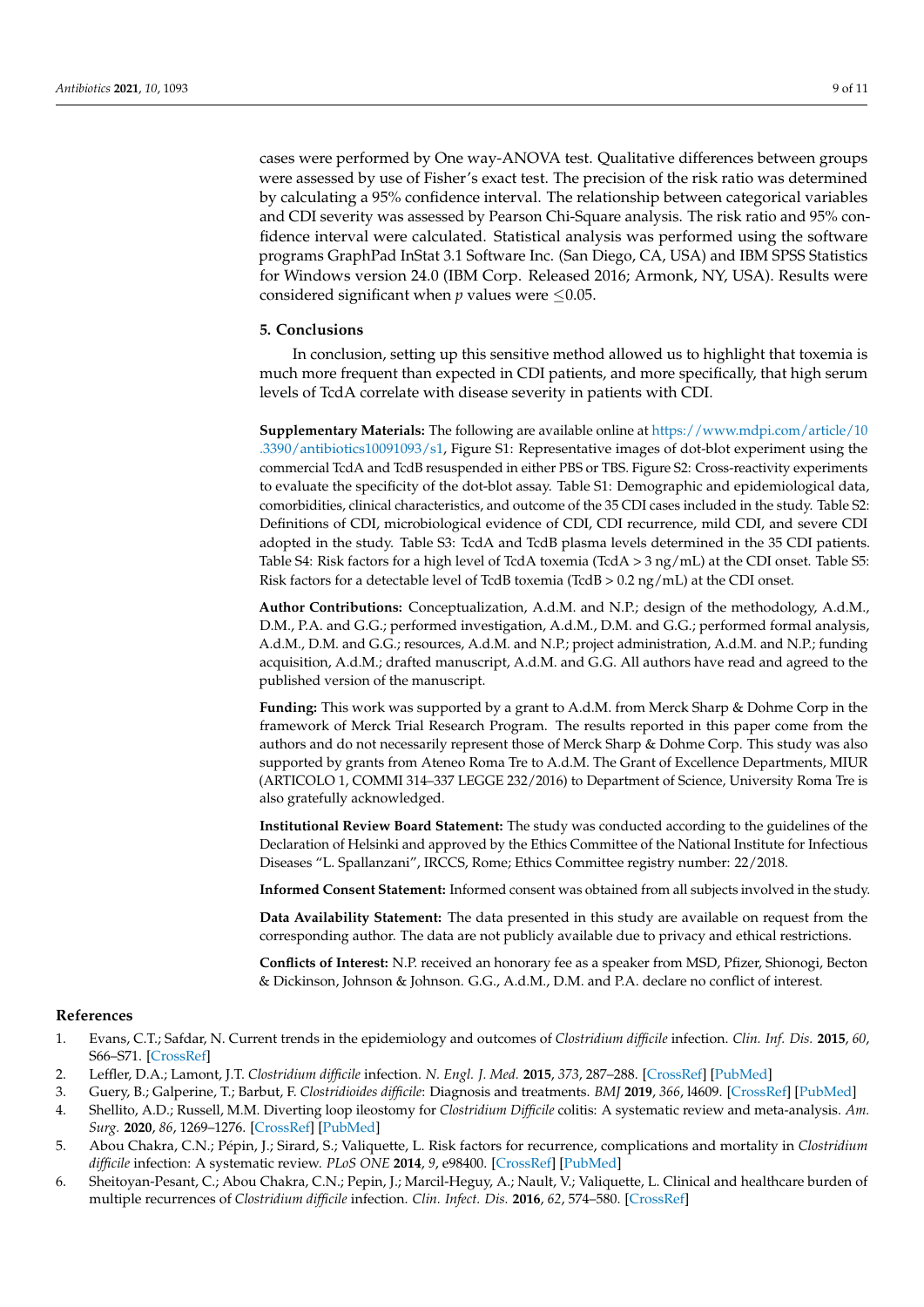- <span id="page-9-0"></span>7. Kuehne, S.A.; Cartman, S.T.; Heap, J.T.; Kelly, M.L.; Cockayne, A.; Minton, N.P. The role of toxin A and toxin B in *Clostridium difficile* infection. *Nature* **2010**, *467*, 711–713. [\[CrossRef\]](http://doi.org/10.1038/nature09397) [\[PubMed\]](http://www.ncbi.nlm.nih.gov/pubmed/20844489)
- <span id="page-9-1"></span>8. Rupnik, M.; Wilcox, M.H.; Gerding, D.N. *Clostridium difficile* infection: New developments in epidemiology and pathogenesis. *Nat. Rev. Microbiol.* **2009**, *7*, 526–536. [\[CrossRef\]](http://doi.org/10.1038/nrmicro2164)
- <span id="page-9-2"></span>9. Di Bella, S.; Ascenzi, P.; Siarakas, S.; Petrosillo, N.; di Masi, A. *Clostridium difficile* toxins A and B: Insights into pathogenic properties and extraintestinal effects. *Toxins* **2016**, *8*, 134. [\[CrossRef\]](http://doi.org/10.3390/toxins8050134)
- <span id="page-9-3"></span>10. Kelly, C.P. Can we identify patients at high risk of recurrent *Clostridium difficile* infection? *Clin. Microbiol. Infect.* **2012**, *18*, 21–27. [\[CrossRef\]](http://doi.org/10.1111/1469-0691.12046)
- <span id="page-9-4"></span>11. Steele, J.; Chen, K.; Sun, X.; Zhang, Y.; Wang, H.; Tzipori, S.; Feng, H. Systemic dissemination of *Clostridium difficile* toxins A and B is associated with severe, fatal disease in animal models. *J. Infect. Dis.* **2011**, *205*, 384–391. [\[CrossRef\]](http://doi.org/10.1093/infdis/jir748)
- <span id="page-9-5"></span>12. Qualman, S.J.; Petric, M.; Karmali, M.A.; Smith, C.R.; Hamilton, S.R. *Clostridium difficile* invasion and toxin circulation in fatal pediatric pseudomembranous colitis. *Am. J. Clin. Pathol.* **1990**, *94*, 410–416. [\[CrossRef\]](http://doi.org/10.1093/ajcp/94.4.410) [\[PubMed\]](http://www.ncbi.nlm.nih.gov/pubmed/1699407)
- <span id="page-9-6"></span>13. Yu, H.; Chen, K.; Wu, J.; Yang, Z.; Shi, L.; Barlow, L.L.; Aronoff, D.M.; Garey, K.W.; Savidge, T.C.; von Rosenvinge, E.C.; et al. Identification of toxemia in patients with *Clostridium difficile* infection. *PLoS ONE* **2015**, *10*, e0124235. [\[CrossRef\]](http://doi.org/10.1371/journal.pone.0124235) [\[PubMed\]](http://www.ncbi.nlm.nih.gov/pubmed/25885671)
- <span id="page-9-7"></span>14. Burnham, C.-A.D.; Carroll, K.C. Diagnosis of *Clostridium difficile* infection: An ongoing conundrum for clinicians and for clinical laboratories. *Clin. Microbiol. Rev.* **2013**, *26*, 604–630. [\[CrossRef\]](http://doi.org/10.1128/CMR.00016-13) [\[PubMed\]](http://www.ncbi.nlm.nih.gov/pubmed/23824374)
- <span id="page-9-8"></span>15. Sprague, R.; Warny, K.; Pollock, N.; Daugherty, K.; Lin, Q.; Xu, H.; Cuddemi, C.; Barrett, C.; Chen, X.; Banz, A.; et al. Absence of toxemia in *Clostridioides difficile* infection: Results from ultrasensitive toxin assay of serum. *Dig. Dis. Sci.* **2020**, *810*, 1–4. [\[CrossRef\]](http://doi.org/10.1007/s10620-020-06683-8)
- <span id="page-9-9"></span>16. Graff, G.; Anderson, L.A.; Jaques, L.W. Preparation and purification of soybean lipoxygenase-derived unsaturated hydroperoxy and hydroxy fatty acids and determination of molar absorptivities of hydroxy fatty acids. *Anal. Biochem.* **1990**, *188*, 38–47. [\[CrossRef\]](http://doi.org/10.1016/0003-2697(90)90525-E)
- <span id="page-9-10"></span>17. Jin, L.; Engelhart, A.E.; Adamala, K.; Szostak, J.W. Preparation, purification, and use of fatty acid-containing liposomes. *JoVE* **2018**, *132*, e57324. [\[CrossRef\]](http://doi.org/10.3791/57324) [\[PubMed\]](http://www.ncbi.nlm.nih.gov/pubmed/29553563)
- <span id="page-9-11"></span>18. Rao, K.; Malani, P.N. Diagnosis and treatment of *Clostridioides (Clostridium) difficile* infection in adults in 2020. *JAMA* **2020**, *323*, 1403–1404. [\[CrossRef\]](http://doi.org/10.1001/jama.2019.3849)
- <span id="page-9-12"></span>19. Lyras, D.; O'Connor, J.R.; Howarth, P.M.; Sambol, S.P.; Carter, G.P.; Phumoonna, T.; Poon, R.; Adams, V.; Vedantam, G.; Johnson, S.; et al. Toxin B is essential for virulence of *Clostridium difficile*. *Nature* **2009**, *458*, 1176–1179. [\[CrossRef\]](http://doi.org/10.1038/nature07822)
- <span id="page-9-13"></span>20. Pollock, N.R.; Banz, A.; Chen, X.; Williams, D.; Xu, H.; Cuddemi, C.A.; Cui, A.X.; Perrotta, M.; Alhassan, E.; Riou, B.; et al. Comparison of *Clostridioides difficile* stool toxin concentrations in adults with symptomatic infection and asymptomatic carriage using an ultrasensitive quantitative immunoassay. *Clin. Infect. Dis.* **2019**, *68*, 78–86. [\[CrossRef\]](http://doi.org/10.1093/cid/ciy415)
- <span id="page-9-14"></span>21. Di Masi, A.; Leboffe, L.; Polticelli, F.; Tonon, F.; Zennaro, C.; Caterino, M.; Stano, P.; Fischer, S.; Hägele, M.; Müller, M.; et al. Human serum albumin is an essential component of the host defense mechanism against *Clostridium difficile* intoxication. *J. Infect. Dis.* **2018**, *218*, 1424–1435. [\[CrossRef\]](http://doi.org/10.1093/infdis/jiy338)
- <span id="page-9-15"></span>22. Di Bella, S.; di Masi, A.; Turla, S.; Ascenzi, P.; Gouliouris, T.; Petrosillo, N. The protective role of albumin in *Clostridium difficile* infection: A step toward solving the puzzle. *Infect. Control. Hosp. Epidemiol.* **2015**, *36*, 1478–1479. [\[CrossRef\]](http://doi.org/10.1017/ice.2015.221)
- <span id="page-9-16"></span>23. Kumarappa, V.S.; Patel, H.; Shah, A.; Baddoura, W.; DeBari, V.A. Temporal changes in serum albumin and total protein in patients with hospital-acquired Clostridium difficile infection. *Ann. Clin. Lab. Sci.* **2014**, *44*, 32–37.
- <span id="page-9-17"></span>24. Carter, G.P.; Chakravorty, A.; Pham Nguyen, T.A.; Mileto, S.; Schreiber, F.; Li, L.; Howarth, P.; Clare, S.; Cunningham, B.; Sambol, S.P.; et al. Defining the roles of TcdA and TcdB in localized gastrointestinal disease, systemic organ damage, and the host response during *Clostridium difficile* infections. *mBio* **2015**, *6*, e00551. [\[CrossRef\]](http://doi.org/10.1128/mBio.00551-15)
- 25. Tonon, F.; Di Bella, S.; Grassi, G.; Luzzati, R.; Ascenzi, P.; di Masi, A.; Zennaro, C. Extra-intestinal Effects of *C.difficile* toxin A and B: An in vivo study using the Zebrafish embryo model. *Cells* **2020**, *9*, 2575. [\[CrossRef\]](http://doi.org/10.3390/cells9122575)
- 26. Solomon, K.; Martin, A.J.; O'Donoghue, C.; Chen, X.; Fenelon, L.; Fanning, S.; Kelly, C.P.; Kyne, L. Mortality in patients with *Clostridium difficile* infection correlates with host pro-inflammatory and humoral immune responses. *J. Med. Microbiol.* **2013**, *62*, 1453–1460. [\[CrossRef\]](http://doi.org/10.1099/jmm.0.058479-0)
- <span id="page-9-18"></span>27. Vita, G.M.; De Simone, G.; Leboffe, L.; Montagnani, F.; Mariotti, D.; Di Bella, S.; Luzzati, R.; Gori, A.; Ascenzi, P.; di Masi, A. Human serum albumin binds Streptolysin O (SLO) toxin produced by Group a Streptococcus and inhibits its cytotoxic and hemolytic effects. *Front. Immunol.* **2020**, *11*, 2969. [\[CrossRef\]](http://doi.org/10.3389/fimmu.2020.507092)
- <span id="page-9-19"></span>28. Kuehne, S.A.; Collery, M.M.; Kelly, M.L.; Cartman, S.T.; Cockayne, A.; Minton, N.P. Importance of toxin A, toxin B, and CDT in virulence of an epidemic *Clostridium difficile* strain. *J. Infect. Dis.* **2014**, *209*, 83–86. [\[CrossRef\]](http://doi.org/10.1093/infdis/jit426) [\[PubMed\]](http://www.ncbi.nlm.nih.gov/pubmed/23935202)
- <span id="page-9-20"></span>29. Abt, M.C.; McKenney, P.T.; Pamer, E.G. *Clostridium difficile* colitis: Pathogenesis and host defence. *Nat. Rev. Microbiol.* **2016**, *14*, 609–620. [\[CrossRef\]](http://doi.org/10.1038/nrmicro.2016.108) [\[PubMed\]](http://www.ncbi.nlm.nih.gov/pubmed/27573580)
- <span id="page-9-21"></span>30. Savidge, T.C.; Pan, W.H.; Newman, P.; O'brien, M.; Anton, P.M.; Pothoulakis, C. *Clostridium difficile* toxin B is an inflammatory enterotoxin in human intestine. *Gastroenterology* **2003**, *125*, 413–420. [\[CrossRef\]](http://doi.org/10.1016/S0016-5085(03)00902-8)
- <span id="page-9-22"></span>31. Carman, R.J.; Stevens, A.L.; Lyerly, M.W.; Hiltonsmith, M.F.; Stiles, B.G.; Wilkins, T.D. *Clostridium difficile* binary toxin (CDT) and diarrhea. *Anaerobe* **2011**, *17*, 161–165. [\[CrossRef\]](http://doi.org/10.1016/j.anaerobe.2011.02.005) [\[PubMed\]](http://www.ncbi.nlm.nih.gov/pubmed/21376825)